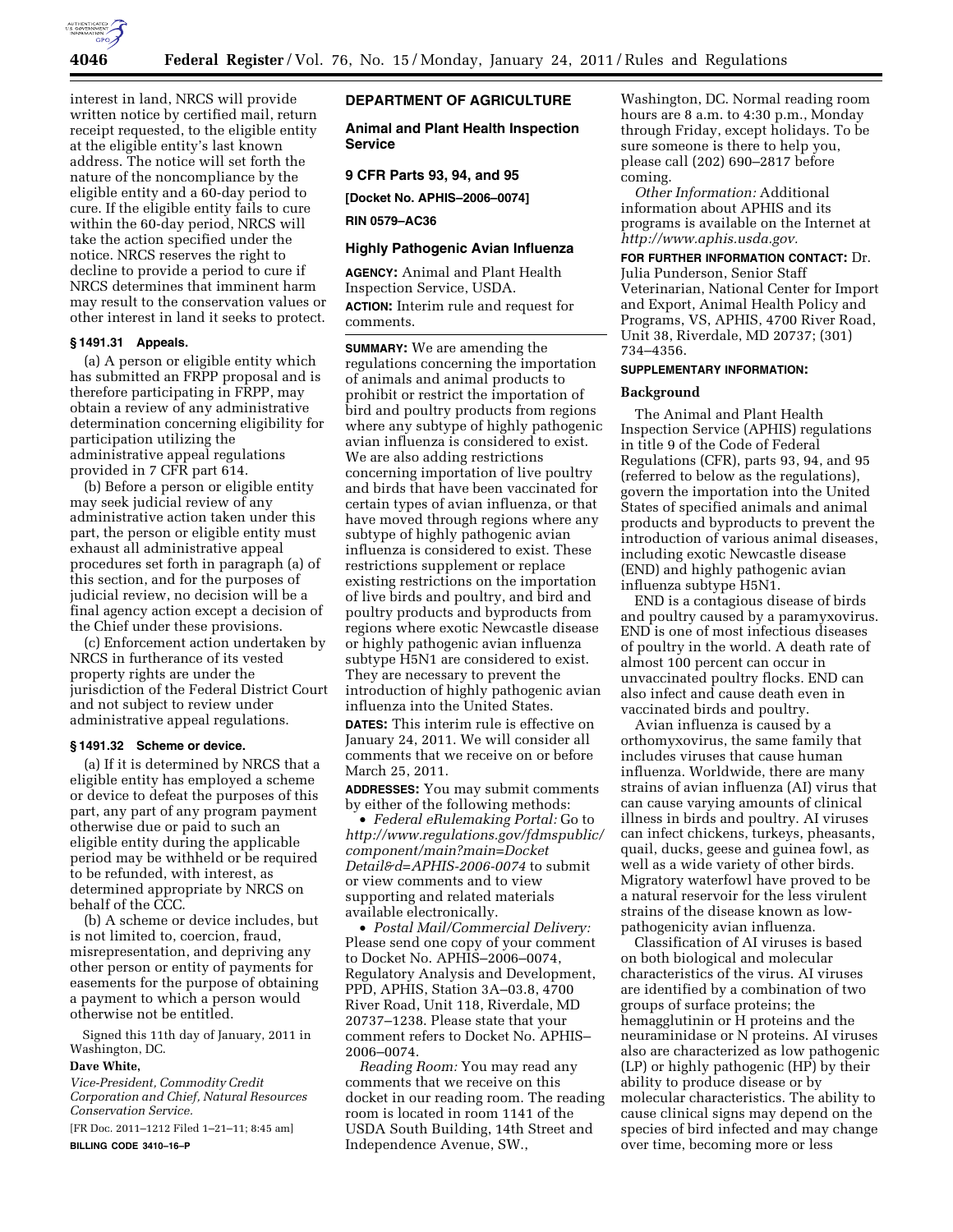pathogenic. Highly pathogenic avian influenza (HPAI) is an extremely infectious and potentially fatal form of the disease in birds and poultry that, once established, can spread rapidly from flock to flock.

In general, AI viruses of H5 and H7 subtypes are considered to be of greatest concern. The H5N1 subtype of HPAI (referred to below as HPAI subtype H5N1) that has caused outbreaks in birds and poultry in Asia, Africa, Europe, and other foreign regions has never been found in the United States. Other forms of HPAI have been detected in 1924, 1983 and 2004 in domestic poultry in this country. The 2004 outbreak was confined to a single flock and rapidly eradicated. There were no human illnesses reported in connection with these outbreaks; however, HPAI subtype H5N1 has caused human illness and death in other countries where people have handled or been in close contact with infected birds or poultry.

#### *Live Birds and Poultry*

The regulations in part 93, subparts A and B, require that most birds and poultry imported into the United States be accompanied by a permit and health certificate and be quarantined upon arrival for a minimum of 30 days to ensure the birds' or poultry's freedom from END, HPAI subtype H5N1, and other communicable diseases, including other subtypes of HPAI. Pet birds of U.S. origin that are returning to the United States and that have not been in any region where HPAI subtype H5N1 exists have been exempt from quarantine if they have been outside the country for less than 60 days. Such pet birds have been allowed to be maintained in confinement at the owner's residence, rather than in a USDA quarantine facility, if they have been outside the country for 60 days or more. Any U.S. origin pet birds or performing or theatrical birds or poultry that are returning to the United States and that have been in any region where HPAI subtype H5N1 exists have been required to undergo quarantine in a USDA facility, and may only be imported through certain ports (Los Angeles, CA, Miami, FL, or New York, NY). The regulations have also prohibited the importation of birds that have been vaccinated against Newcastle virus. While the regulations do not explicitly prohibit the importation of live birds or poultry from countries where END or HPAI is considered to exist, APHIS has been effectively prohibiting such imports by denying import permits under § 93.103(a)(2)(i) and § 93.204(a)(2), which allow a permit to be denied based on communicable

disease conditions in the area or region of origin.

## *Changes Affecting the Importation of Live Birds and Poultry*

This interim rule makes several changes to the requirements for importing live birds and poultry to improve protection against the introduction of all subtypes of HPAI.

First, we are prohibiting the entry of live birds or poultry that have been vaccinated for any H5 or H7 subtype of avian influenza. The prohibition will also apply to hatching eggs  $<sup>1</sup>$  that were</sup> laid by birds or poultry vaccinated for the H5 or H7 subtypes of avian influenza. The current prohibition in the regulations applies only to birds (including hatching eggs) that have been vaccinated for Newcastle disease.

The changes we are making are based on our emergency preparedness plans for HPAI and the experience we gained following the 2004 outbreak of H5N2 in Gonzales County, TX. The preparedness plan is based on the best available science and developed in consultation with academic and industry experts. We have adopted a policy that reserves the use of H5 or H7 AI vaccines for control of HPAI outbreaks with the intent to implement vaccination on a strategic basis and under the supervision or control of USDA as part of an official USDA animal disease control program.

The regulations in § 93.106 and § 93.209 require that birds and poultry be quarantined in an approved facility for at least 30 days after importation into the United States and tested during quarantine for communicable diseases of poultry. Such testing now includes testing for all subtypes of avian influenza. Vaccination for H5 or H7 strains of avian influenza could mask the presence of infection in imported birds, and vaccinated birds would have antibodies to H5 or H7 that would be detected during quarantine or routine surveillance, resulting in the birds being handled as if they were infected.

Therefore, we are adding two new requirements addressing vaccination to Subpart A—Birds and Subpart B— Poultry in part 93. There is currently a statement in paragraph (b)(4) of § 93.104, "Certificate for pet birds, commercial birds, zoological birds, and research birds,'' that requires that the certificate accompanying such birds state that ''the birds have not been vaccinated with Newcastle disease vaccine.'' We are removing the requirement that birds are not

vaccinated against Newcastle virus because it is standard practice in the United States. We are changing that required statement to "the birds have not been vaccinated with a vaccine for any H5 or H7 subtype of avian influenza.'' We are also changing the similar statement contained in the parallel certificate requirement for ratites in  $\S 93.104(c)(5)$  to read "the ratites have not been vaccinated with a vaccine for any H5 or H7 subtype of avian influenza.'' We are also adding a statement to § 93.205, "Certificate for poultry,'' to read ''The certificate shall also state that the poultry have not been vaccinated with a vaccine for any H5 or H7 subtype of avian influenza.'' A complementary sentence is added to § 93.205(b) addressing poultry hatching eggs, requiring that the certificate accompanying them to state that ''the hatching eggs are from poultry that have not been vaccinated with a vaccine for any H5 or H7 subtype of avian influenza.'' These new certificate statement requirements are expected to add a recordkeeping burden of about 30 minutes for each of the approximately 718 certificates obtained each year, or a total burden of about 358 hours. These changes will effectively prohibit the importation of any live birds or live poultry that have been vaccinated for any H5 or H7 subtype of avian influenza, including hatching eggs from such birds.

Second, we are prohibiting the importation into the United States of live birds or poultry that transit regions where HPAI of any subtype is considered to exist. Live birds and poultry cannot be kept in completely sealed containers or otherwise protected from contamination during shipment to the United States. The World Organization for Animal Health (the OIE) has found that secondary spread of avian influenza viruses is mainly by mechanical transfer of infective faeces, in which virus may be present at high concentrations and may survive for considerable periods and that the virus may be spread by birds or other animals that are not themselves susceptible to infection that become contaminated through contact with infected birds in transit.2 Water or feed present during transit may also become contaminated. In some cases caretakers, farm owners and staff, and trucks and drivers moving birds or delivering food have been implicated in the spread of virus. Consequently, there are significant risks

<sup>1</sup>Hatching eggs are eggs intended and used for hatching, and do not include embryonated eggs for consumption, such as balut eggs.

<sup>2</sup>*See, e.g.,* World Organization for Animal Health, Draft Report of the Meeting of the OIE Ad Hoc Group on Avian Influenza, Paris, 12–14 November 2003.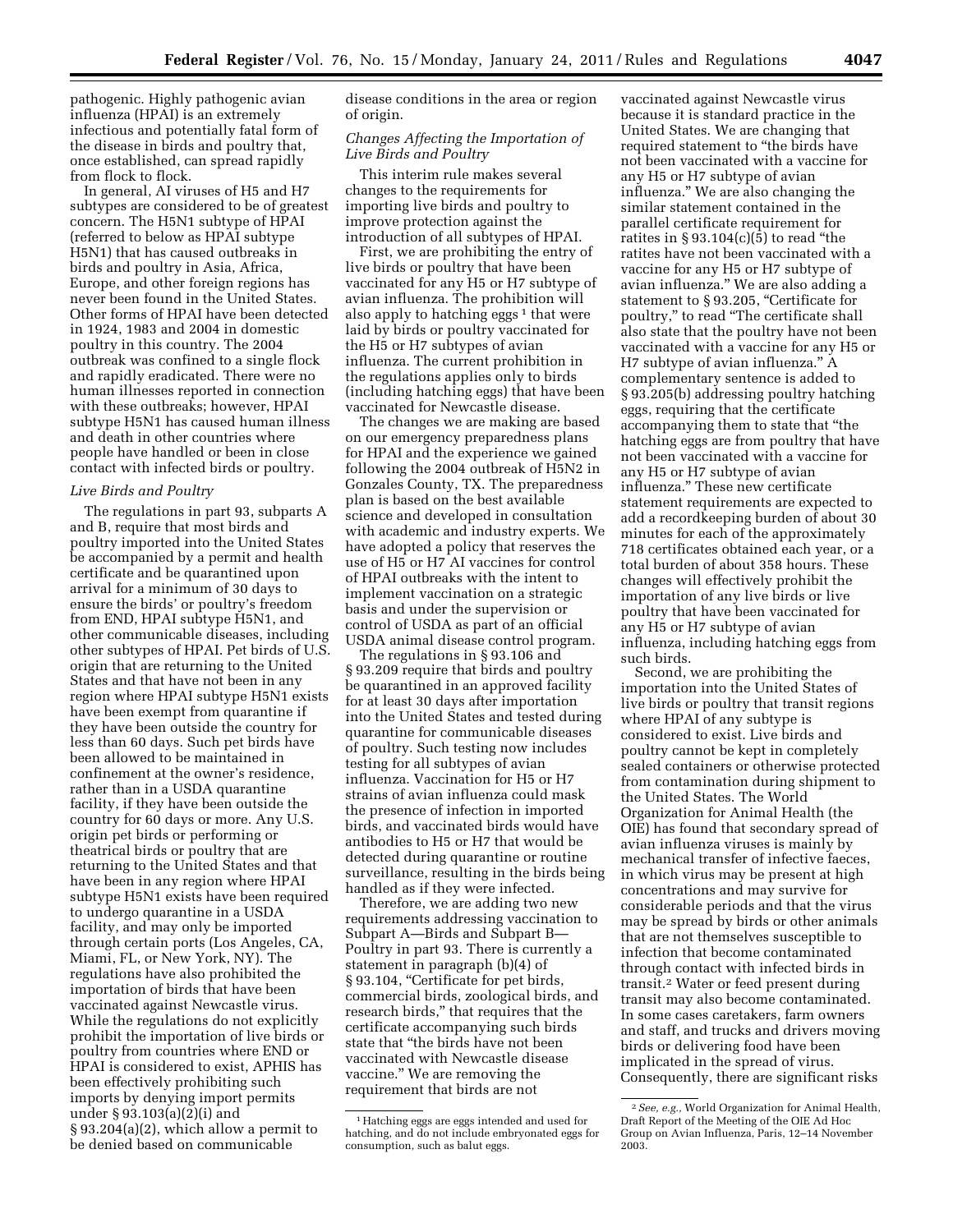of live birds or poultry contracting HPAI if allowed to move through regions where HPAI is considered to exist en route to the United States.

We are making this change in § 93.104, "Certificate for pet birds, commercial birds, zoological birds, and research birds,'' which describes the certificate requirements for live poultry, live birds, and hatching eggs imported into the United States, and in § 93.205, ''Certificate for poultry,'' which describes the certificate requirements for imported live poultry and hatching eggs. We are adding language to paragraphs  $(b)(6)$  and  $(c)(7)$  of § 93.104, and to paragraphs (a) and (b) of § 93.205 to require that the certificate must state that the live poultry or birds it applies to have not been moved through a region identified in accordance with § 94.6(a) as a region where any form of highly pathogenic avian influenza exists.

Third, we are redescribing the applicability of the requirements in § 93.101(c)(3) and (f)(3) for importing pet and theatrical birds. These paragraphs currently require importation only through certain ports and quarantine for any U.S. origin pet birds or performing or theatrical birds or poultry that are returning to the United States and that have been in any region where HPAI subtype H5N1 exists. This requirement will now apply to such birds that have been in any region where HPAI of any subtype exists. This change is consistent with the other changes in this rule that apply requirements equally whether HPAI subtype H5N1 or other subtypes are involved.

# *Bird and Poultry Products and Byproducts*

Prior to this interim rule, the regulations in part 94, § 94.6, restricted the importation of carcasses, parts of products of carcasses, and eggs (other than hatching eggs) of poultry, game birds, and other birds, from regions where END or HPAI subtype H5N1 are considered to exist.

Paragraph (a)(1) of § 94.6 stated that END is considered to exist in all regions of the world except those listed in paragraph (a)(2) of that section. Paragraph (a)(2) listed regions considered to be free of END, based on evaluations by APHIS.

Paragraph (b) of § 94.6 contained requirements for importations from regions where END is considered to exist. Paragraph (b) provided that (except for game birds, which are eligible for importation if eviscerated, with heads and feet removed) carcasses and parts or products of carcasses may

be imported only for consignment to an approved establishment, or if they are packed in hermetically sealed containers and cooked by a commercial method after such packing such that they are shelf stable without refrigeration, or if they have been thoroughly cooked. Paragraph (b) also contained provisions for the importation of poultry carcasses or parts or products of carcasses that originate in a region free of END and are then processed in a region where END is considered to exist. Additionally, paragraph (b) contained provisions for the importation under permit of carcasses or parts or products of carcasses of poultry, game birds, or other birds that do not otherwise meet the requirements of paragraph (b), when the Administrator determines that such importation will not constitute a risk of introducing or disseminating END into the United States.

Paragraph (c) of 94.6 contained requirements for importing eggs (other than hatching eggs) from poultry, game birds, or other birds if the birds or poultry were raised in any region where END is considered to exist, if the eggs are imported from any region where END is considered to exist, or if the eggs are moved into or through any region where END is considered to exist at any time before importation or during shipment to the United States. Paragraph (c) provided that the eggs may be imported with a certificate that contains information documenting that the eggs do not present a risk of introducing END; or the eggs may be imported into an approved establishment for breaking and pasteurization; or the eggs may be imported into an approved establishment for scientific, educational, or research purposes. Additionally, paragraph (c) contained provisions for the importation under permit of eggs (other than hatching eggs) that do not otherwise meet the requirements of paragraph (c), when the Administrator determines that such importation will not constitute a risk of introducing END into the United States.

Paragraph (d) of § 94.6 listed regions where HPAI subtype H5N1 is considered to exist. Paragraph (e) of § 94.6 contained requirements for importing unprocessed carcasses and parts or products of unprocessed carcasses of poultry, game birds, or other birds from regions where HPAI subtype H5N1 is considered to exist. Paragraph (e) provided that such unprocessed products could only be imported under permit for scientific, educational, or research purposes and if the Administrator had determined that

such importation could be made under conditions that will prevent the introduction of HPAI subtype H5N1. Such conditions are specified in the permit.

Although prior to this interim rule, § 94.6(b) applied only to carcasses and parts or products of carcasses of poultry, game birds, or other birds from regions where END is considered to exist, similar restrictions have been in general use among nations engaged in international trade of poultry products to prevent the introduction of both END and HPAI. Moreover, to date, all foreign regions where HPAI is considered to exist are also regions where END is considered to exist, so the restrictions have been applied *de facto* with regard to both diseases.

However, APHIS expects that, over time, additional regions will be determined to be free from END, and some regions where END was considered to exist may successfully eradicate the disease and then be determined free from END. In such cases, import restrictions based on the presence of END would no longer apply to the regions, and, thus, would no longer protect against HPAI if it exists in the region. There is also a recent apparent increase in HPAI outbreaks worldwide and HPAI may become established in a region where END has never existed, resulting in an increasing threat of introducing HPAI into the United States through imported poultry or poultry products. Although we could take immediate action as outbreaks occur to issue Federal emergency action orders to prohibit the importation of birds and poultry and bird and poultry carcasses, or parts or products of carcasses, from such regions under the Animal Health Protection Act (7 U.S.C. 8301 *et seq.*), we have determined that we need to establish regulatory safeguards that will be triggered by the discovery of an outbreak of any form of HPAI in commercial birds or poultry in a region, irrespective of whether END exists in the region.

## *Changes Affecting the Importation of Bird and Poultry Products and Byproducts*

This interim rule explicitly applies the END provisions in current § 94.6(b)(3), (b)(4), and (b)(5) that apply to bird and poultry carcasses, and parts or products of carcasses, from regions where END exists to regions where any subtype of HPAI is considered to exist. Paragraphs  $(b)(3)$  and  $(b)(4)$  of  $\S 94.6$ require the products to be cooked in a manner that destroys the HPAI virus. Paragraph (b)(5) addresses products that originate in a region free of END and are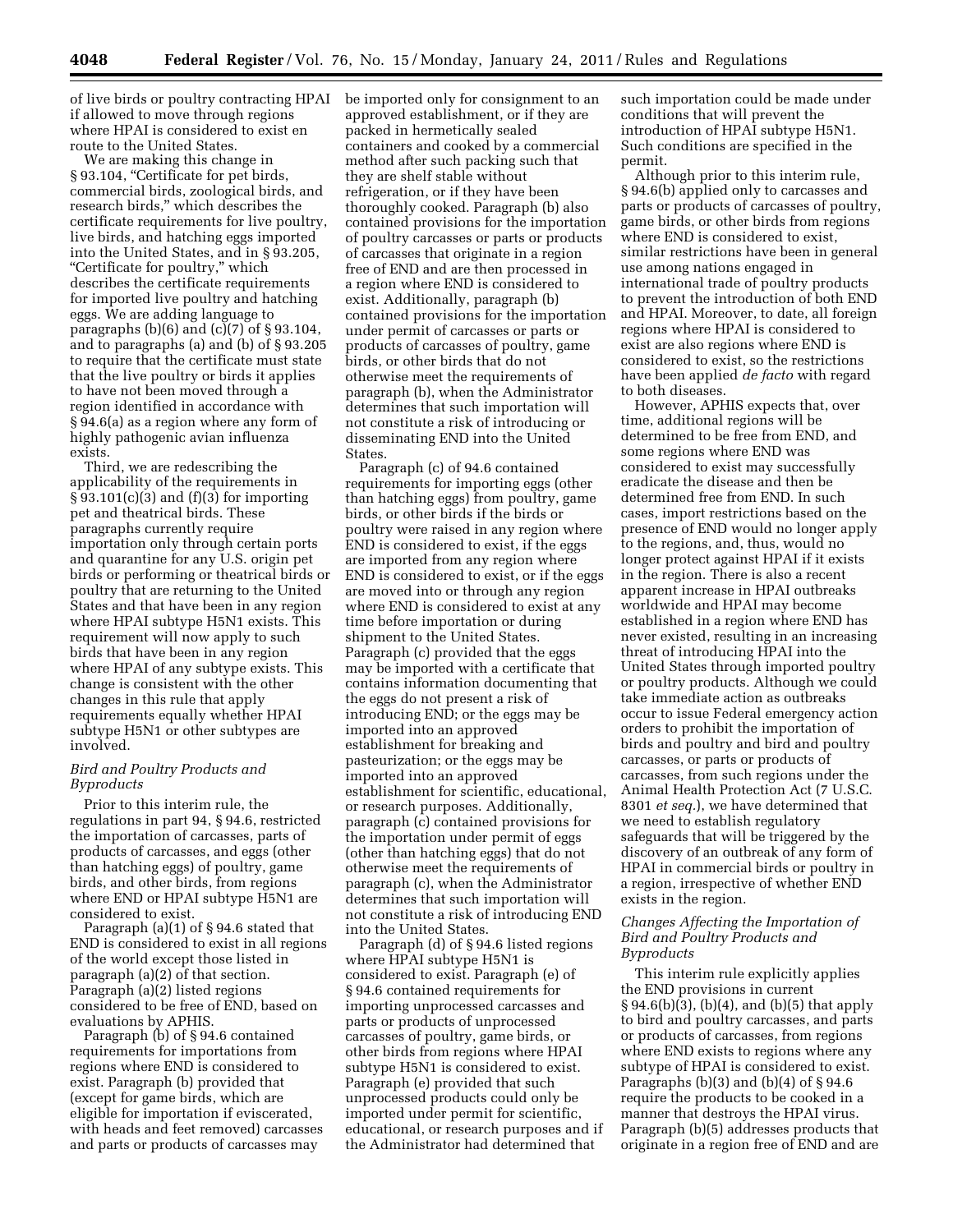then processed in a region not considered free of the disease. It allows products from free regions to be processed in regions not considered free under conditions designed to prevent contamination of the products.

This interim rule does not apply the END provisions in § 94.6(b)(1) regarding game birds to HPAI regions. This paragraph states that carcasses of game birds may be imported from an END region if eviscerated, with heads and feet removed. We do not believe we have enough information at this time to conclude that this END-based restriction would also control HPAI. As discussed later in this document, we are requesting public comment on this issue. To make it clear that this interim rule paragraph does not allow importation of carcasses of game birds from regions where HPAI exists, it adds the following sentence to § 94.6(b)(1): ''Carcasses of game birds may not be imported from regions where HPAI is considered to exist.''

In connection with the changes related to HPAI, we are establishing a list of regions where HPAI of any subtype exists. This list is discussed in more detail below under the heading ''The Lists of Regions.'' Note that we are creating a single list of regions where any subtype of HPAI is considered to exist because we are applying the same conditions to importations from regions where HPAI subtype is considered to exist, regardless of the subtype of HPAI.

## *Processed Carcasses, and Parts or Products of Carcasses*

In addition to applying certain requirements in  $\S 94.6(b)$ , "Carcasses, and parts or products of carcasses, from regions where END is considered to exist,'' to HPAI as well as END, we are making one substantive change, concerning cooking, to these requirements.

Prior to this interim rule, paragraph (b)(4) of § 94.6 required that cooked carcasses, parts, or products of poultry or other birds from END regions ''have a thoroughly cooked appearance throughout.'' In adapting this requirement to apply to both END and HPAI, we are changing the requirement to read that the articles must be ''cooked to reach a minimum internal temperature throughout of 74 °C (165  $\mathrm{P}$ )."

To protect against both END and HPAI, cooking must be sufficient to inactivate the viruses in poultry meat that cause these diseases. The former recommendation by the OIE was for cooking that achieves an internal temperature of 70 °C (158 °F) for 5 seconds, but the 2007 Terrestrial

Animal Health Code indicates that a standard of 73.9 °C (165 °F) for 0.51 seconds is equally or more effective.<sup>3</sup> Based on this OIE recommendation and the research supporting it, APHIS is applying this revised cooking standard with regard to both HPAI and END. We are rounding the temperature up from 73.9 °C to 74 °C, to make it more practical for commercial treatment situations, and are eliminating the "for 0.51 seconds'' part of the standard because experience monitoring such cooking has shown that if the articles reach any given internal temperature, the temperature will endure for more than half a second. The cooking temperature of 74 °C (165 °F) is based on scientific data regarding the temperature required to inactivate both types of viruses, but also includes a small margin of error with regard to END to allow for the wide variety of commercial cooking practices around the world. Although studies indicate that END can be inactivated at a slightly lower temperature than HPAI, approximately 72 °C (162 °F), having a single standard will make the regulations easier to apply and enforce and will ensure that products from regions where either or both diseases exist do not present a risk of introducing either disease. Setting the same temperature requirement with regard to both diseases also reduces the possibility for processing error that could occur if cooking operations needed to frequently switch between, for instance, the former 70  $\mathrm{^{\circ}C}$  (158  $\mathrm{^{\circ}F}$ ) OIE standard still used by some countries, a 72 °C (162 °F) requirement for END, and a 74  $^{\circ}$ C (165  $^{\circ}$ F) requirement for HPAI.

The cooking temperatures required to inactivate these viruses are a matter of both regulatory and commercial concern. If the standard is set too low, there is a risk that significant amounts of infectious material may survive cooking. If the standard is set unnecessarily high, it increases the cost for producers and may degrade some products. We do not expect the new standard will significantly increase the cost of required cooking. Various scientific studies <sup>4</sup> are underway to further examine the optimal cooking standards to inactivate END or HPAI viruses in products, and APHIS may revisit this standard if new information

indicates a need to do so. Therefore, we particularly invite public comment on this issue.

### *The Lists of Regions*

Prior to this interim rule, § 94.6(a)(1) and (a)(2) identified regions where END is considered to exist and regions that are considered to be free of END, respectively.

We are consolidating paragraphs (a)(1) and (a)(2) into a single paragraph (a)(1). We are also taking this opportunity to add to § 94.6(a)(1) a sentence explaining that a region on this list that is removed due to an outbreak of END may be returned to the list in accordance with the procedures for reestablishment of a region's disease-free status in § 92.4. This information does not add any new requirements regarding END; it merely refers to another section of the regulations that is relevant to determining a region's disease status.

We are also adding a new paragraph (a)(2) that establishes a list of regions in which HPAI of any subtype is considered to exist. This list will include all regions where we consider HPAI subtype H5N1 to exist: Afghanistan, Albania, Azerbaijan, Bangladesh, Benin, Burkina Faso, Cambodia, Cameroon, China, Djibouti, Egypt, Ghana, Hong Kong, India, Indonesia, Iran, Iraq, Israel, Ivory Coast (Côte d'Ivoire), Japan, Jordan, Kazakhstan, Kuwait, Laos, Malaysia, Myanmar, Nepal, Niger, Nigeria, Pakistan, Palestinian Autonomous Territories, Romania, Russia, Saudi Arabia, South Korea, Sudan, Thailand, Togo, Turkey, Ukraine, and Vietnam. We are removing the list of regions where HPAI subtype H5N1 is considered to exist in § 94.6(d) because it is no longer needed. These changes consolidate into § 94.6(a) all the listings of the disease status of regions for END and HPAI, making § 94.6 easier to follow.

Unlike paragraph (a)(1), which maintains a list of regions in the CFR, new paragraph (a)(2) for HPAI of any subtype will refer to a list that APHIS will maintain on its Web site. Copies of the list will also be available via postal mail, fax, or e-mail upon request to APHIS, Veterinary Services, National Center for Import and Export. Paragraph (a)(2)(ii) describes the procedures for adding regions to and removing regions from the list. The public will have the opportunity to comment on any changes to the list.

The purpose of maintaining the list on the Web site is to maintain the most accurate, up-to-date list possible in a location where affected parties can easily view recent changes. The Web

<sup>3</sup>OIE, Terrestrial Animal Health Code 2007, Appendix 3.6.5, ''Guidelines for the Inactivation of the Avian Influenza Virus''; *[http://www.oie.int/eng/](http://www.oie.int/eng/normes/mcode/code2007/en_chapitre_3.6.5.htm) [normes/mcode/code2007/en](http://www.oie.int/eng/normes/mcode/code2007/en_chapitre_3.6.5.htm)*\_*chapitre*\_*3.6.5.htm*.

<sup>4</sup>*E.g.,* Thomas, C., King, D.J., Swayne, D.E. 2008. Thermal inactivation of avian influenza and Newcastle disease viruses in chicken meat. Journal of Food Protection. 71(6):1214–1222.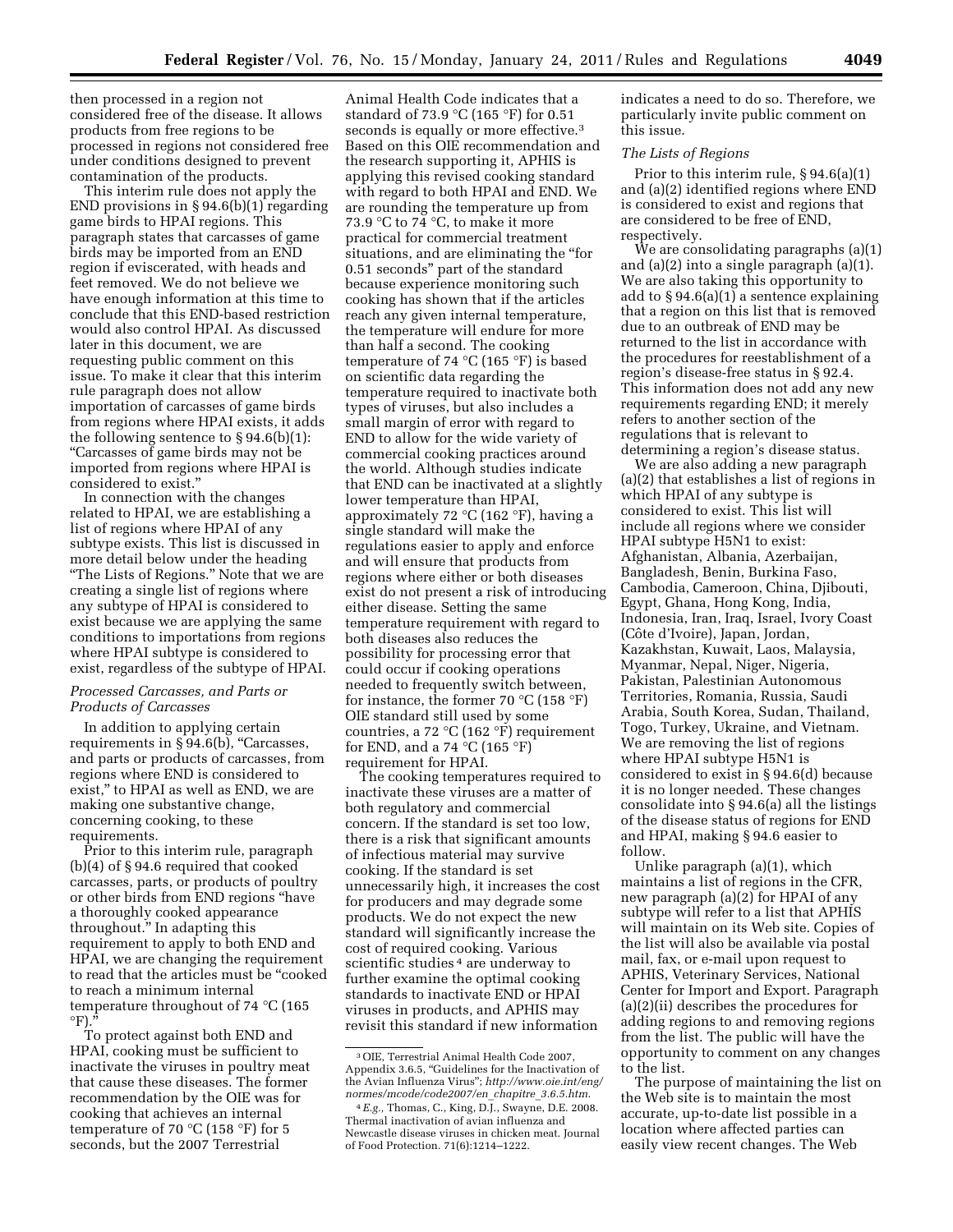site list should be particularly useful when a new region is added to the list, which occurs immediately after APHIS receives reliable reports of a new outbreak. Changes to lists maintained in the CFR are typically not published until days or even weeks after APHIS determines a region should be added to the list. As discussed in more detail below under the heading ''Related Issues on Which APHIS is Seeking Comment,'' we particularly invite commenters to address whether this approach should also be used not only for the new HPAI list of regions, but also with regard to the END list of regions in § 94.6(a)(1).

A region will be added to the list of regions where HPAI exists when APHIS receives reports of outbreaks of the disease in commercial birds or poultry in the region from veterinary officials of the national government of the region and/or the World Organization for Animal Health (the OIE). The Administrator of APHIS may also add a region to the list based on outbreak reports he or she receives from other sources the Administrator determines to be reliable; *e.g.,* reports from APHIS inspectors based in foreign countries. This last means of adding regions to the list allows APHIS to take prompt action as soon as it reliably learns of an outbreak, even before reports have been received and referred by the exporting country's animal health agency or the OIE. This is the same basis APHIS has used to remove regions from the list of regions considered free of END, and to add regions to the list of regions where HPAI subtype H5N1 is considered to exist. The principle is the same for all such lists—the lists are changed as soon as APHIS has reliable reports of an outbreak of the relevant disease in the region.

A region will be removed from the list of regions where HPAI is considered to exist only after APHIS completes an evaluation and makes it available for public comment through a notice published in the **Federal Register**. Following the close of the comment period, we will publish another notice responding to comments and announcing APHIS' decision.

In assessing the region's disease status, APHIS takes into consideration our regulations in Part 92, ''Importation of Animals and Animal Products: Procedures For Requesting Recognition of Regions,'' as well as the standards of the OIE for disease-free status and all relevant information obtained from veterinary authorities in the region and through public comments. Additional information about the information APHIS will review can be found on the APHIS National Center for Import and

# Export Web site at *[http://](http://www.aphis.usda.gov/import_export/animals/animal_disease_status.shtml) [www.aphis.usda.gov/import](http://www.aphis.usda.gov/import_export/animals/animal_disease_status.shtml)*\_*export/ [animals/animal](http://www.aphis.usda.gov/import_export/animals/animal_disease_status.shtml)*\_*disease*\_*status.shtml*.

Prior to this interim rule, the regulations in § 95.30 provided that products and byproducts of poultry, game birds, or other birds from regions where HPAI subtype H5N1 is considered to exist could only be imported under permit and in accordance with conditions specified in the permit to prevent the introduction of HPAI subtype H5N1 into the United States. This section covers feathers, birds' nests, bird trophies, and other products and byproducts not suitable for human consumption, whereas the regulations in part 94 generally cover meat and other products suitable for human consumption. This interim rule applies the regulatory requirements in this section to all subtypes of HPAI.

# *Approved Establishments*

Paragraph (b)(5) of § 94.6 concerns processing of products in foreign regions. A footnote to that paragraph (footnote 5 prior to this interim rule, and renumbered in this interim rule as footnote 7) states that, as a condition of entry into the United States, products must be prepared only in what the footnote calls ''approved establishments.'' Prior to this interim rule, the term "approved establishments'' in this footnote referred to establishments approved under the Poultry Products Inspection Act (PPIA, 21 U.S.C. 451 *et seq.*) to prepare food products in accordance with regulations of USDA's Food Safety and Inspection Service (FSIS). To avoid confusion with other uses of the term ''approved establishment'' in the regulations, we are changing the term that refers to establishments operating under the PPIA to ''processing establishment.'' We believe this change will prevent possible confusion due to the use of the term "approved establishment" in two other paragraphs in § 94.6. In a footnote to  $\S 94.6(b)(2)$  (footnote 4 prior to this interim rule, and renumbered in this interim rule as footnote 5), the term refers to museums, educational institutions, or other establishments that are approved to receive bird or poultry carcasses for educational purposes. In  $\S 94.6(c)(2)$ , the term refers to establishments that are approved by FSIS for breaking and pasteurization of eggs in a manner that will prevent the spread of disease.

#### *Products*

We are consolidating into one paragraph the requirements for carcasses and products with regard to both END and HPAI. Paragraph (b) of

§ 94.6 is therefore retitled "Carcasses, and parts or products of carcasses, including meat, from regions where END or HPAI is considered to exist.'' As part of this consolidation we are moving the requirements addressing products from a region where HPAI subtype H5N1 is considered to exist from § 94.6(e) into § 94.6(b)(2), which applies to all subtypes of HPAI. Those requirements state that articles from such regions may only be consigned to certain types of establishments approved by the Administrator, must be accompanied by a permit, and must be moved and handled as specified on the permit. We are also removing § 94.6(e), because the requirements of this paragraph have been incorporated into  $§ 94.6(b)(2).$ 

We are adding the word "meat" in several places in § 94.6 where the text has said only "carcasses and parts or products of carcasses.'' The phrase "carcasses and parts or products of carcasses'' includes meat in its meaning, but adding the word makes that clearer. We are also adding text and footnotes to refer readers to part 95 for regulations covering products not intended for human consumption.

## *Corresponding Changes in Other Parts of Title 9, Subchapter D*

Finally, in conjunction with the changes to § 94.6 discussed above, we are making several changes to parts 93, 94, and 95 that refer to § 94.6. All but three of these changes simply correct references to § 94.6(d)—the former location of the list of regions in which HPAI subtype H5N1 is considered to exist—to instead read ''§ 94.6(a)(2).''

One of the remaining changes is to § 93.205, which contains certificate requirements for live poultry and hatching eggs. We are making nonsubstantive changes to § 93.205 to simplify it slightly and divide it into three subordinate paragraphs for ease in reading.

The remaining two changes address requirements in §§ 93.209(b) and 94.26 that have applied to regions where END is considered to exist. These requirements must now apply to regions where either END or HPAI exist. In § 93.209(b), the relevant requirement is that poultry hatching eggs must be quarantined upon arrival in the United States for at least 30 days, unless they are from a region considered free of END and HPAI. Section 94.26 now requires an additional certification statement and other requirements to import live poultry and other products from certain regions that supplement their meat supply from, or have a common land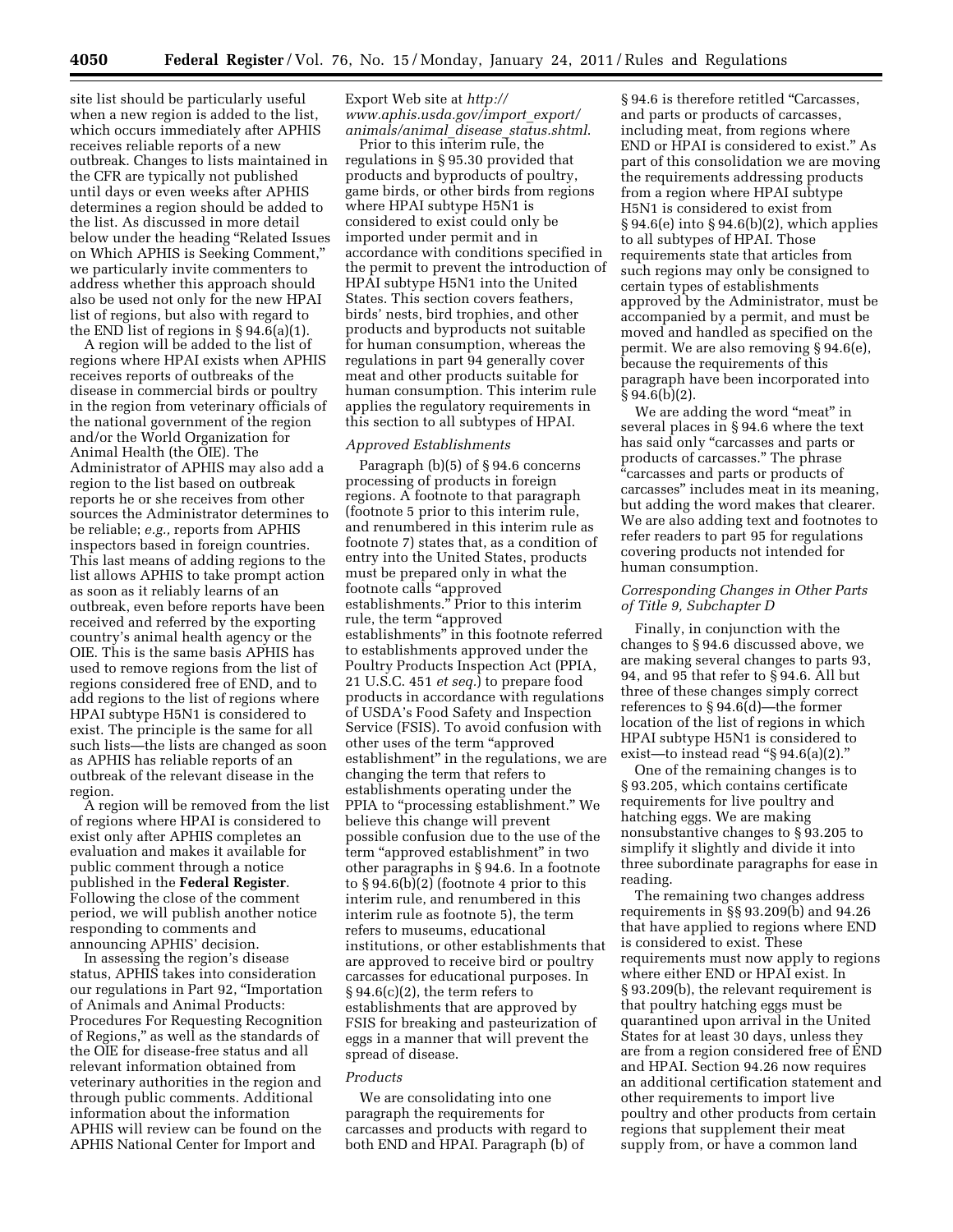border with, regions considered to have either END or HPAI.

## *Related Issues on Which APHIS Is Seeking Comment*

There are several additional issues related to HPAI and END for which we are seeking public comment. This interim rule does not make any of the possible changes discussed below, because there are no immediate risks associated with them that would justify immediate action. However, we believe the following changes would improve the effectiveness of our programs to prevent the introduction of HPAI, END, and other poultry diseases.

As discussed above, the new list of regions considered to have HPAI of any subtype will be maintained on the APHIS Web site, not in the CFR. We are also considering listing the regions where END is considered to exist on the Web rather than in the CFR, and we are soliciting public comment on this issue. This change would help us maintain the most accurate, up-to-date list possible in a location where affected parties can easily view recent changes. We would continue to provide an opportunity for public comment on changes to the list. As now, when APHIS determines that a disease is present in a region that presents a potential threat to animal health in the United States, we would take immediate action to restrict imports from that region. However, we would not follow that action with an interim rule in the **Federal Register** (which is necessary to change text in the CFR, where the lists are currently located). Instead, we would list the region on the APHIS Web site, and announce the listing through a notice, rather than a rule, in the **Federal Register**, with an opportunity for public comment. As explained previously with respect to the process for adding or removing a region from the Web list for HPAI, we would consider END to exist in a region when APHIS receives reports of outbreaks of the disease in commercial birds or poultry in the region from veterinary officials of the national government of the region and/or the World Organization for Animal Health (the OIE), or receives reports of an outbreak from another source that the Administrator determines to be reliable; *e.g.,* APHIS inspectors based in foreign countries.

We would add a region to the list of those considered to be free of END only after completing an evaluation and making it available for public comment. We would do this through a notice in the **Federal Register**. Following the close of the comment period, we would publish another notice responding to

comments and announcing APHIS' decision.

In assessing the region's disease status, APHIS would take into consideration the same information it does now—our region recognition standards in part 92, the standards of the OIE for disease-free status, and all relevant information obtained from veterinary authorities in the region and through public comments. Additional information about the factors APHIS reviews to determine a region's END and HPAI statuses may be found on the APHIS National Center for Import and Export Web site at *[http://](http://www.aphis.usda.gov/import_export/animals/animal_disease_status.shtml) [www.aphis.usda.gov/import](http://www.aphis.usda.gov/import_export/animals/animal_disease_status.shtml)*\_*export/ [animals/animal](http://www.aphis.usda.gov/import_export/animals/animal_disease_status.shtml)*\_*disease*\_*status.shtml*.

After evaluating public comments received on this issue in response to this interim rule, we may publish a final rule to establish a Web site list of regions' disease status for END. That final rule would also remove the END list from § 94.6(a)(1). We would at that time also name the regions included in the END Web site list, including any regions that have been added based on reports of END outbreaks since the last time the list was amended in the CFR.

We also seek public comment on whether and how to change paragraph (c) of § 94.6 to address risks associated with importing table eggs from regions where HPAI is considered to exist. Paragraph 94.6(c) addresses importation of eggs (other than hatching eggs, which are regulated by part 93) from regions where END is considered to exist. It currently authorizes four ways such eggs may be imported, one of which is with a certificate stating that the flocks meet certain disease monitoring and testing requirements. These requirements involve placing sentinel birds in the flock and later testing them for END, or alternatively testing the carcasses of any poultry that die in the flock and also testing at least 10 percent of live birds. We are considering adding HPAI to the coverage of this paragraph, and requiring the appropriate tests and flock surveillance for HPAI where such tests and surveillance are already required for END.

This document does not make any changes to § 94.6(c) related to HPAI because APHIS is still considering issues concerning the importation of table eggs from regions where HPAI is considered to exist, and we are soliciting public comment on the issues. In particular, we seek comments on whether a targeted testing program for HPAI in egg flocks in foreign regions is advisable, and how it could be designed to provide a statistically valid testing regimen. Any comments we receive on this subject will be considered if and

when APHIS develops a rule on the subject. Those who wish to comment on this issue should also review a final rule APHIS published in the **Federal Register** on April 22, 2009 (''Importation of Table Eggs from Regions Where Exotic Newcastle Disease Exists,'' Docket No. APHIS–2007–0014; 74 FR 18285–18288). That document changed § 94.6(c) to create a protocol for targeted END testing of a statistically valid sample of dead, dying, and cull birds. We believe it would also be possible to create such a targeted testing program for HPAI, although the sample sizes, type of tests, and other technical details would vary.

We also seek public comment on whether and how the requirements in § 94.6(b)(1) for importing carcasses of game birds from regions where END exists should be changed. This paragraph primarily affects hunters returning to the United States with game birds they have shot. It allows carcasses of game birds to be imported from regions where END exists if they have been eviscerated and the heads and feet removed. The viscera, heads, and feet may not be imported into the United States. We are seeking comment on whether we should apply the same conditions to importation of carcasses of game birds from regions with HPAI. We further seek comment on whether different requirements should apply to carcasses of game birds depending on whether they are imported from a region with HPAI subtype H5N1, or from a region with another subtype of HPAI. In your comments, please address how any such requirement would address the risks of spreading HPAI associated with importing carcasses of game birds.

### **Immediate Action**

This action is necessary to ensure continuing protection against the introduction of HPAI into the United States. All subtypes of HPAI are threats to U.S. poultry industries, and current regulations do not directly address all subtypes of HPAI, relying instead on the overlapped protection afforded by END restrictions. However, continuing rapid changes in world trade patterns make it likely that eventually poultry products may be imported from a region with HPAI but without END. Under these circumstances, the Administrator has determined that prior notice and opportunity for public comment are contrary to the public interest and that there is good cause under 5 U.S.C. 553 for making this action effective less than 30 days after publication in the **Federal Register**.

We will consider comments we receive during the comment period for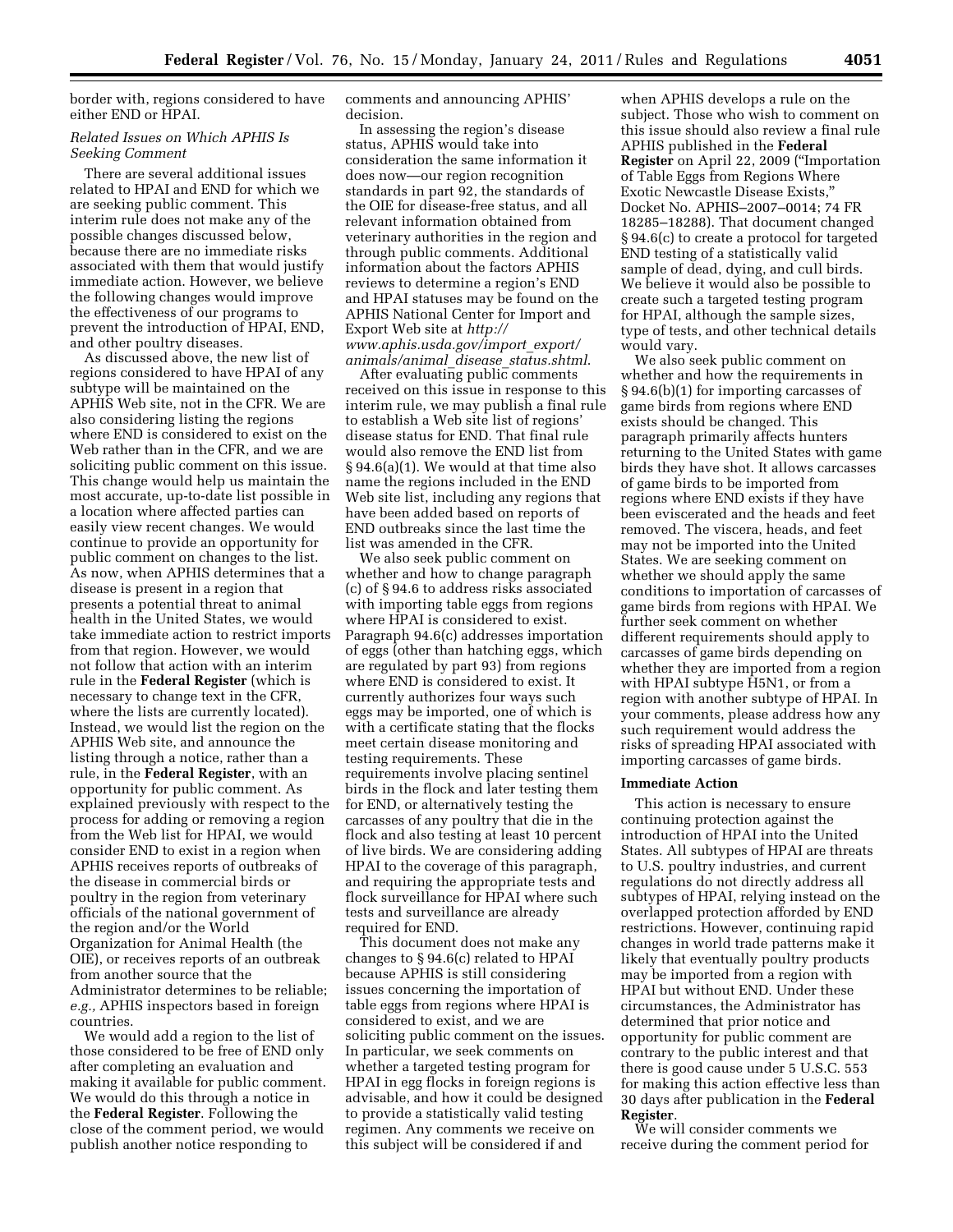this interim rule (*see* **DATES** above). After the comment period closes, we will publish another document in the **Federal Register**. The document will include a discussion of any comments we receive and any amendments we are making to the rule.

## **Executive Order 12866 and Regulatory Flexibility Act**

This rule has been determined to be significant for the purposes of Executive Order 12866 and, therefore, has been reviewed by the Office of Management and Budget.

We have prepared an economic analysis for this rule. The economic analysis provides a cost-benefit analysis, as required by Executive Order 12866, and an initial regulatory flexibility analysis that examines the potential economic effects of this interim rule on small entities, as required by the Regulatory Flexibility Act. The economic analysis is summarized below. Copies of the full analysis are available by contacting the person listed under **FOR FURTHER INFORMATION CONTACT** or on the Regulations.gov Web site (*see* **ADDRESSES** above for instructions for accessing Regulations.gov). The economic analysis is also available for review in our reading room (information on the location and hours of the reading room is listed under the heading **ADDRESSES** at the beginning of this document).

This rule amends the regulations concerning the importation of animals and animal products to prohibit or restrict the importation of live birds and poultry and bird and poultry products from regions where any subtype of highly pathogenic avian influenza is considered to exist. The rule also adds restrictions concerning importation of live poultry and birds that have been vaccinated for the H5 and H7 subtypes of avian influenza, or that have moved through regions where any subtype of HPAI is considered to exist. These restrictions supplement existing restrictions on the importation of live birds and poultry, and bird and poultry products and byproducts from regions where exotic Newcastle disease or HPAI subtype H5N1 are considered to exist. They are necessary to prevent the introduction of HPAI into the United States.

Because of the current substantial overlap between existing restrictions to prevent the importation of articles that could introduce END and the new restrictions to prevent the importation of articles that could spread HPAI, this rule is not expected to cause significant economic effects. The effects it does have benefit domestic poultry producers and the associated costs should be borne largely by importers of poultry and poultry products.

Based on the domestic production and trade volumes, the interim rule is likely to benefit producers by protecting domestic flocks against the introduction of HPAI, while effects on consumers are expected to be negligible. The costs of complying with the requirements of the rule will largely be borne by persons importing poultry and poultry products into the United States. We do not expect small entities to be significantly affected by the interim rule, other than to benefit from the reduced risk of introduction into the United States of HPAI. Overall, the restrictions placed on imports of birds, poultry, and bird and poultry products will closely follow those already in place for END. The only substantive change will affect certain cooked poultry products with a requirement that cooked poultry carcasses or parts or products of carcasses be heated to a minimum internal temperature of 74 °C (165 °F) before shipment to the United States.

### **Executive Order 12988**

This rule has been reviewed under Executive Order 12988, Civil Justice Reform. This rule: (1) Has no retroactive effect and (2) does not require administrative proceedings before parties may file suit in court challenging this rule.

#### **Paperwork Reduction Act**

In accordance with section 3507(j) of the Paperwork Reduction Act of 1995 (44 U.S.C. 3501 *et seq.*), the information collection and recordkeeping requirements included in this interim rule have been submitted for emergency approval to the Office of Management and Budget (OMB). OMB has assigned control number 0579–0367 to the information collection and recordkeeping requirements.

We plan to request continuation of that approval for 3 years. Please send written comments on the 3-year approval request to the following addresses: (1) Office of Information and Regulatory Affairs, OMB, Attention: Desk Officer for APHIS, Washington, DC 20503; and (2) Docket No. APHIS–2006– 0074, Regulatory Analysis and Development, PPD, APHIS, Station 3A–03.8, 4700 River Road Unit 118, Riverdale, MD 20737–1238. Please state that your comments refer to Docket No. APHIS–2006–0074 and send your comments within 60 days of publication of this rule.

This interim rule affects the importation of birds and poultry and bird and poultry products from regions where any subtype of HPAI is considered to exist. The rule includes information collection activities. In many cases the information collection activities with regard to HPAI are already occurring because the countries involved have END. New information collections will generally occur only when products are imported from a country where HPAI is considered to exist but END is not considered to exist. Such cases should be rare, but when they do occur the information collections are associated with certificates and with recordkeeping required for processing facilities.

In addition, this rule requires an additional statement on the certificate already required by § 93.104 for imported live birds and by § 93.205 for imported live poultry. That certificate must now contain an additional statement that the poultry it applies to have not been moved through a region considered to have any subtype of HPAI. Also, the certificate currently required by § 94.26 to import live poultry and other products from certain regions that supplement their meat supply from, or have a common land border with, regions considered to have END will now also be required for imports from regions considered to have HPAI.

We are soliciting comments from the public (as well as affected agencies) concerning our information collection and recordkeeping requirements. These comments will help us:

(1) Evaluate whether the information collection is necessary for the proper performance of our agency's functions, including whether the information will have practical utility;

(2) Evaluate the accuracy of our estimate of the burden of the information collection, including the validity of the methodology and assumptions used;

(3) Enhance the quality, utility, and clarity of the information to be collected; and

(4) Minimize the burden of the information collection on those who are to respond (such as through the use of appropriate automated, electronic, mechanical, or other technological collection techniques or other forms of information technology; *e.g.,* permitting electronic submission of responses).

*Estimate of burden:* Public reporting burden for this collection of information is estimated to average 0.4986072 hours per response.

*Respondents:* U.S. importers, owners or operators of establishments that handle restricted or controlled materials, and foreign animal health authorities.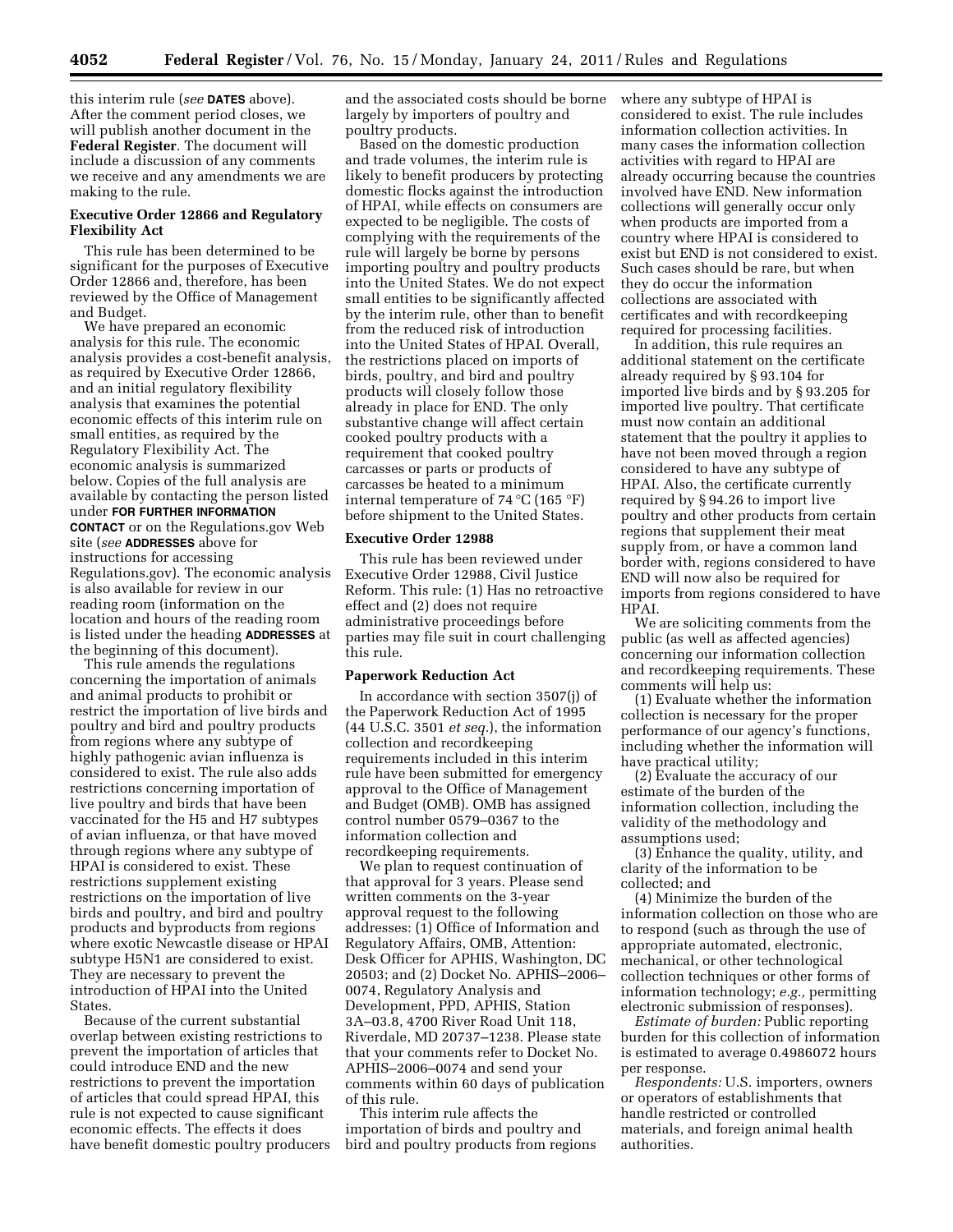*Estimated annual number of respondents:* 416.

*Estimated annual number of responses per respondent:* 1.7259615. *Estimated annual number of* 

*responses:* 718.

*Estimated total annual burden on respondents:* 358 hours. (Due to averaging, the total annual burden hours may not equal the product of the annual number of responses multiplied by the reporting burden per response.)

Copies of this information collection can be obtained from Mrs. Celeste Sickles, APHIS' Information Collection Coordinator, at (301) 851–2908.

#### **E-Government Act Compliance**

The Animal and Plant Health Inspection Service is committed to compliance with the E-Government Act to promote the use of the Internet and other information technologies, to provide increased opportunities for citizen access to Government information and services, and for other purposes. For information pertinent to E-Government Act compliance related to this interim rule, please contact Mrs. Celeste Sickles, APHIS' Information Collection Coordinator, at (301) 851– 2908.

#### **List of Subjects**

#### *9 CFR Part 93*

Animal diseases, Imports, Livestock, Poultry and poultry products, Quarantine, Reporting and recordkeeping requirements.

#### *9 CFR Part 94*

Animal diseases, Imports, Livestock, Meat and meat products, Milk, Poultry and poultry products, Reporting and recordkeeping requirements.

## *9 CFR Part 95*

Animal feeds, Hay, Imports, Livestock, Reporting and recordkeeping requirements, Straw, Transportation.

Accordingly, we are amending 9 CFR parts 93, 94, and 95 as follows:

# **PART 93—IMPORTATION OF CERTAIN ANIMALS, BIRDS, FISH, AND POULTRY, AND CERTAIN ANIMAL, BIRD, AND POULTRY PRODUCTS; REQUIREMENTS FOR MEANS OF CONVEYANCE AND SHIPPING CONTAINERS**

■ 1. The authority citation for part 93 continues to read as follows:

**Authority:** 7 U.S.C. 1622 and 8301–8317; 21 U.S.C. 136 and 136a; 31 U.S.C. 9701; 7 CFR 2.22, 2.80, and 371.4.

■ 2. Section 93.101 is amended as follows:

■ a. In paragraph (a), by adding a new sentence at the end of the paragraph to read as set forth below.

 $\blacksquare$  b. In paragraphs (c)(2)(i) introductory text, (c)(2)(ii) introductory text, and (c)(2)(ii)(E)(*2*)(*ii*), by removing the words "subtype H5N1" each time they appear.

 $\blacksquare$  c. In paragraph (c)(3), by removing the words "listed in §94.6(d) of this subchapter as a region where highly pathogenic avian influenza subtype H5N1'' and adding the words ''identified in accordance with § 94.6(a)(2) of this subchapter as a region where highly pathogenic avian influenza'' in their place.

■ d. In paragraphs (f)(2) introductory text and (f)(2)(iii)(B)(*2*), by removing the words "subtype H5N1" each time they appear.

 $\blacksquare$  e. In paragraph (f)(3), by removing the words "listed in § 94.6(d) of this subchapter as a region where highly pathogenic avian influenza subtype H5N1'' and adding the words ''identified in accordance with § 94.6(a)(2) of this subchapter as a region where highly pathogenic avian influenza'' in their place.

#### **§ 93.101 General prohibitions; exceptions.**

(a) \* \* \* No live birds, and no hatching eggs from birds, shall be imported into the United States if the birds have been vaccinated for the H5 or H7 subtype of avian influenza. \* \* \* \* \*

### **§ 93.104 [Amended]**

■ 3. Section 93.104 is amended as follows:

■ a. In paragraph (b)(4), by removing the words ''Newcastle disease vaccine'' and adding the words ''with a vaccine for the H5 or H7 subtype of avian influenza'' in their place.

■ b. In paragraph (b)(6), by adding the words '', and that the birds have not been moved through a region identified in accordance with § 94.6(a) of this subchapter as a region where highly pathogenic avian influenza exists'' immediately after the words ''exportation of the birds''.

 $\blacksquare$  c. In paragraph (c)(5), by adding the words ''or with a vaccine for the H5 or H7 subtype of avian influenza'' immediately after the word "vaccine". ■ d. In paragraph (c)(7), by adding the words '', and that the ratites have not been moved through a region identified in accordance with § 94.6(a) of this subchapter as a region where highly pathogenic avian influenza exists'' immediately after the word ''exportation''.

■ 4. Section 93.201 is amended as follows:

■ a. In paragraph (a), by adding a new sentence at the end of the paragraph to read as set forth below.

■ b. In paragraphs (c)(2) and (c)(3), by removing the words "subtype H5N1" each time they appear.

#### **§ 93.201 General prohibitions; exceptions.**

(a) \* \* \* No live poultry, and no hatching eggs from poultry, shall be imported into the United States if the poultry have been vaccinated for the H5 or H7 subtype of avian influenza. \* \* \* \* \*

■ 5. Section 93.205 is revised to read as follows:

#### **§ 93.205 Certificate for live poultry and hatching eggs.**

(a) *Live poultry.* All live poultry, except eggs for hatching, offered for importation from any region of the world shall be accompanied by a certificate stating that such poultry and their flock or flocks of origin were inspected on the premises of origin immediately before the date of movement from such region and that they were then found to be free of evidence of communicable diseases of poultry. The certificate shall also state that, as far as it has been possible to determine, during the 90 days prior to movement, the poultry were not exposed to communicable diseases of poultry and the premises were not in any area under quarantine. The certificate shall also state that the poultry have not been vaccinated with a vaccine for the H5 or H7 subtype of avian influenza. The certificate shall also state that the poultry have been kept in the region from which they are offered for importation since they were hatched, or for at least 90 days immediately preceding the date of movement, that the poultry have not been moved through a region identified in accordance with § 94.6(a) of this subchapter as a region where any form of highly pathogenic avian influenza exists, and that, as far as it has been possible to determine, no case of European fowl pest (fowl plague) or Newcastle disease occurred on the premises where such poultry were kept, or on adjoining premises, during that 90-day period.

(b) *Hatching eggs.* All eggs for hatching offered for importation from any part of the world shall be accompanied by a certificate stating that the flock or flocks of origin were found upon inspection to be free from evidence of communicable diseases of poultry, the hatching eggs are from poultry that have not been vaccinated with a vaccine for the H5 or H7 subtype of avian influenza and that during the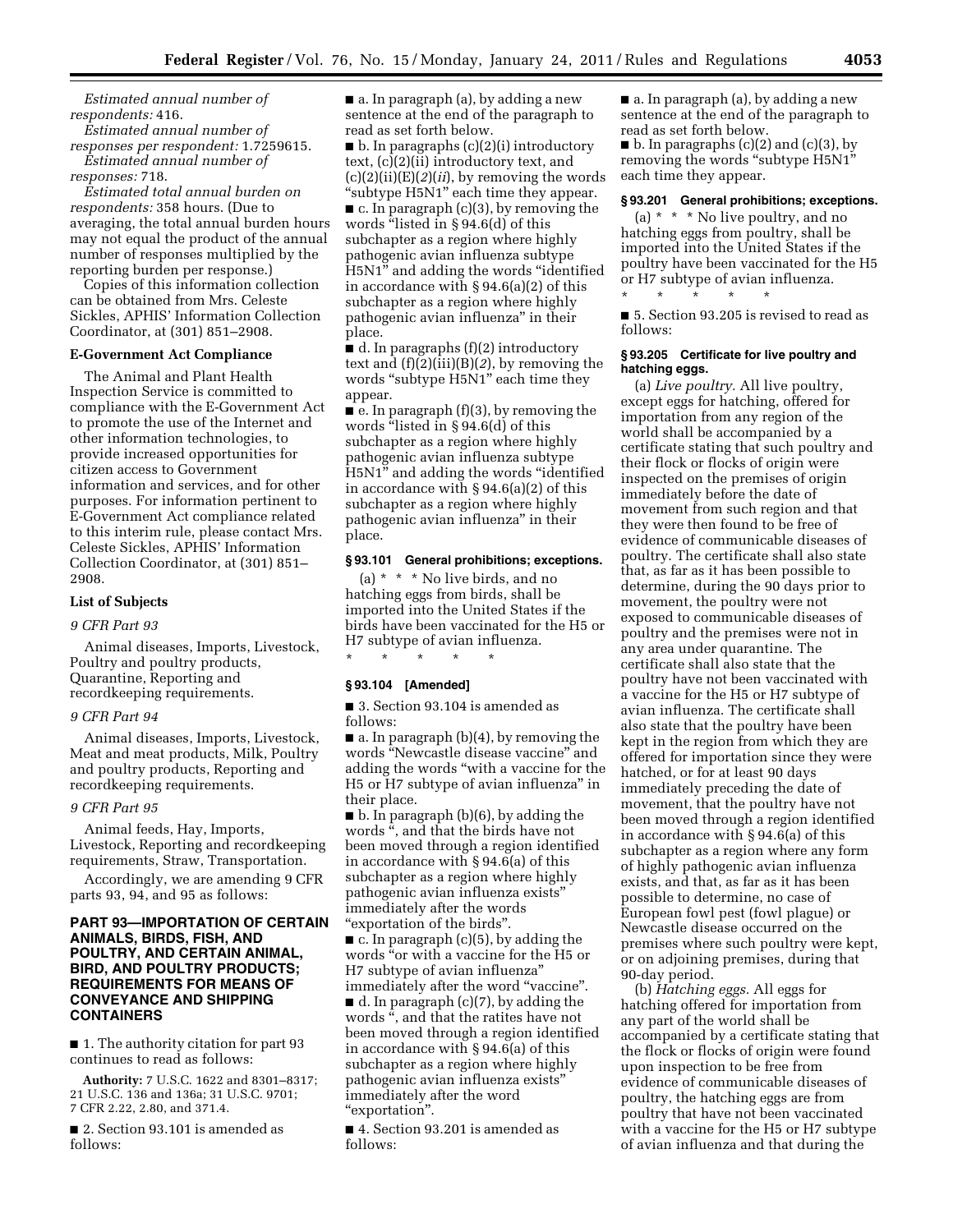90 days prior to movement, the flock or flocks of origin were not exposed to communicable diseases of poultry and the premises were not in any area under quarantine.

(c) *Nature of certificate.* The certificate required by this section shall be issued by a salaried veterinary officer of the national government of the region of origin, or if the articles are exported from Mexico, may alternatively be issued by a veterinarian accredited by the National Government of Mexico and endorsed by a full-time salaried veterinary officer of the National Government of Mexico, thereby representing that the veterinarian issuing the certificate was authorized to do so.

#### **§ 93.209 [Amended]**

■ 6. In § 93.209, paragraph (b) is amended by removing the words ''designated in § 94.6(a)(2) of this subchapter as free of exotic Newcastle disease'' and adding the words ''designated in § 94.6(a) of this subchapter as free of exotic Newcastle disease and highly pathogenic avian influenza'' in their place.

## **PART 94—RINDERPEST, FOOT-AND-MOUTH DISEASE, EXOTIC NEWCASTLE DISEASE, AFRICAN SWINE FEVER, CLASSICAL SWINE FEVER, SWINE VESICULAR DISEASE, AND BOVINE SPONGIFORM ENCEPHALOPATHY: PROHIBITED AND RESTRICTED IMPORTATIONS**

■ 7. The authority citation for part 94 continues to read as follows:

**Authority:** 7 U.S.C. 450, 7701–7772, 7781– 7786, and 8301–8317; 21 U.S.C. 136 and 136a; 31 U.S.C. 9701; 7 CFR 2.22, 2.80, and 371.4.

### **§§ 94.8, 94.9, 94.12, 94.16, 94.17, 94.18, and 94.24 [Amended]**

■ 8. Sections 94.8, 94.9, 94.12, 94.16, 94.17, 94.18, and 94.24 are amended by redesignating footnotes 7 through 20 as footnotes 8 through 21, respectively.

■ 9. Section 94.6 is amended as follows: ■ a. By revising the section heading to read as set forth below.

■ b. In paragraph (b), by removing footnotes 4 and 5.

■ c. In paragraph (c), by redesignating footnote 6 as footnote 7.

■ d. By revising paragraphs (a) and (b) to read as set forth below.

■ e. By removing paragraphs (d) and (e) and redesignating paragraph (f) as paragraph (d).

■ f. By revising the OMB citation at the end of the section to read as set forth below.

#### **§ 94.6 Carcasses, meat, parts or products of carcasses, and eggs (other than hatching eggs) of poultry, game birds, or other birds; importations from regions where exotic Newcastle disease or highly pathogenic avian influenza is considered to exist.**

(a) *Disease status of regions for exotic Newcastle disease (END) and highly pathogenic avian influenza (HPAI).* 

(1) *Regions in which END is not considered to exist.* (i) END is considered to exist in all the regions of the world except the following: Argentina, Australia, Canada, Chile, Costa Rica, Denmark, Fiji, Finland, France, Great Britain (England, Scotland, Wales, and the Isle of Man), Greece, Iceland, Luxembourg, Mexico (States of Campeche, Quintana Roo, and Yucatan), New Zealand, Republic of Ireland, Spain, Sweden, and Switzerland. APHIS has evaluated these regions for the presence of END. Regions not listed may have END, or may not have been evaluated for END status.

(ii) APHIS will remove a region from the list in paragraph (a)(1)(i) of this section upon determining that END exists there based on reports APHIS receives of outbreaks of the disease in commercial birds or poultry from veterinary officials of the exporting country, from the World Organization for Animal Health (OIE), or from other sources the Administrator determines to be reliable. APHIS will add a region to this list after it conducts an evaluation of the region and finds that END is not likely to be present in its commercial bird or poultry populations. In the case of a region formerly on this list that is removed due to an outbreak, the region may be returned to the list in accordance with the procedures for reestablishment of a region's diseasefree status in § 92.4 of this subchapter.

(2) *Regions in which HPAI is considered to exist.* (i) A list of such regions is maintained on the APHIS National Center for Import and Export Web site at *[http://www.aphis.usda.gov/](http://www.aphis.usda.gov/import_export/animals/animal_disease_status.shtml)  import*\_*[export/animals/](http://www.aphis.usda.gov/import_export/animals/animal_disease_status.shtml) animal*\_*disease*\_*[status.shtml.](http://www.aphis.usda.gov/import_export/animals/animal_disease_status.shtml)* Copies of the list will also be available via postal mail, fax, or e-mail upon request to Sanitary Trade Issue Team, National Center for Import and Export, Veterinary Services, Animal and Plant Health Inspection Service, 4700 River Road, Unit 38, Riverdale, Maryland 20737.

(ii) APHIS will consider a region to have HPAI and add it to this list referenced in paragraph (a)(2)(i) of this section upon determining that HPAI exists in commercial birds or poultry in the region based on reports APHIS receives of outbreaks of the disease from veterinary officials of the exporting country, from the OIE, or from other

sources the Administrator determines to be reliable. APHIS will remove a region from this list only after it conducts an evaluation of the region and finds that HPAI is not likely to be present in its commercial bird or poultry populations.

(b) *Carcasses, and parts or products of carcasses, including meat, from regions where END or HPAI is considered to exist.* This paragraph applies to carcasses, and parts or products of carcasses,4 including meat, of poultry, game birds, or other birds that were raised or slaughtered in any region where END or any subtype of HPAI is considered to exist (*see* paragraph (a) of this section); are imported from any such region; or are moved into or through any such region at any time before importation or during shipment to the United States.

(1) Carcasses of game birds, if eviscerated with heads and feet removed, may be imported from regions where END is considered to exist. Carcasses of game birds may not be imported from regions where any subtype of HPAI is considered to exist. Viscera, heads, and feet removed from game birds in any of these regions are ineligible for entry into the United **States** 

(2) Carcasses, or parts or products of carcasses, of poultry, game birds, and other birds may be imported for consignment to any museum, educational institution or other establishment which has provided the Administrator with evidence that it has the equipment, facilities, and capabilities to store, handle, process, or disinfect such articles so as to prevent the introduction or dissemination of END or HPAI into the United States, and which is approved by the Administrator.5

(3) Carcasses, or parts or products of carcasses, including meat, of poultry, game birds, or other birds, may be imported if packed in hermetically sealed containers and if cooked by a commercial method after such packing to produce articles that are shelf stable without refrigeration.

(4) Carcasses and parts or products of carcasses, including meat, of poultry, game birds, or other birds, may be imported if they are accompanied by a certificate that is signed by a full-time, salaried veterinarian of the government agency responsible for animal health in

<sup>4</sup>Animal byproducts are regulated under part 95 of this subchapter.

<sup>5</sup>The names and addresses of approved establishments may be obtained from, and requests for approval may be made to the National Center for Import-Export, Veterinary Services, APHIS, 4700 River Road, Unit 38, Riverdale, Maryland 20737– 1231.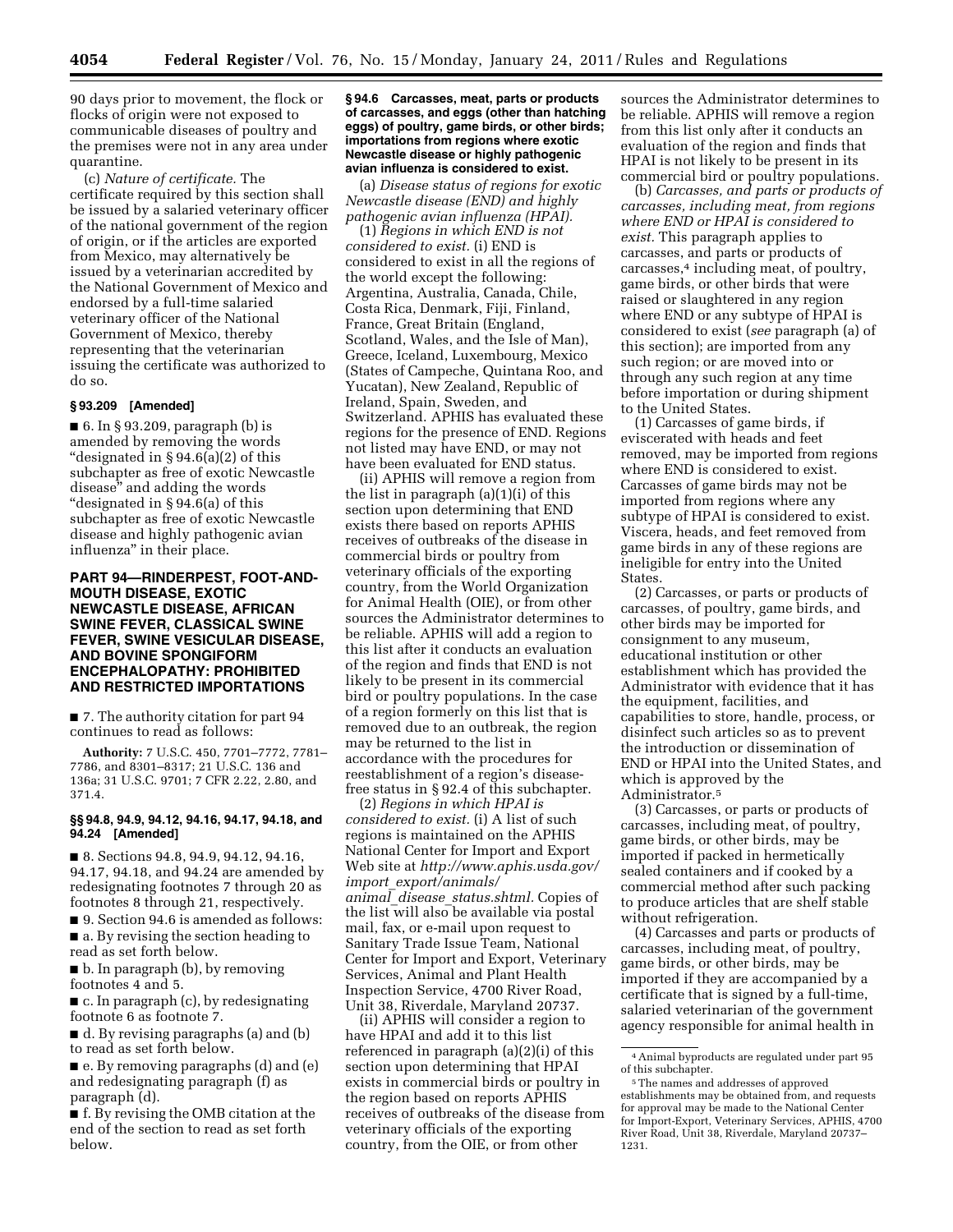the region and that specifies that the articles were cooked throughout to reach a minimum internal temperature of 74 °C (165 °F).

(5) Carcasses, and parts or products of carcasses, including meat, of poultry, game birds, or other birds, that originated in a region considered to be free of END and any subtype of HPAI, and that are processed (cut, packaged, or other processing) in a region where END or HPAI is considered to exist, may be imported under the following conditions:

(i) *Shipment to processing establishments.* All poultry, game bird, or other bird products from such regions shall be shipped from the END and HPAI-free region where they originated to a processing establishment<sup> $6$ </sup> in the region where END or HPAI is considered to exist in closed containers sealed with serially numbered seals applied by an official of the national government of that region. They must be accompanied by a certificate that is signed by a full-time, salaried veterinarian of the government agency responsible for animal health in the region and that specifies the products' region of origin, the processing establishment to which the carcasses or parts or products are consigned, and the numbers of the seals applied to the shipping containers.

(A) The poultry, game bird, or other bird carcasses or parts or products may be removed from containers at the processing establishment in the region where END or HPAI is considered to exist only after an official of the national government has determined that the seals are intact and free of any evidence of tampering. The official must attest to this fact by signing the certificate accompanying the shipment.

(B) [*Reserved*]

(ii) *Handling of poultry, game bird, or other bird carcasses or parts or products.* Establishments in regions where END or HPAI is considered to exist that process poultry, game bird, or other bird carcasses or parts or products for export to the United States:

(A) May not receive or handle any live poultry or birds.

(B) Must keep any records required by this section on file at the facility for a period of at least 2 years after export of

processed products to the United States, and must make those records available to USDA inspectors during inspections.

(C) May process carcasses or parts or products that originate in any region, provided that:

(*1*) All areas, utensils, and equipment likely to contact the carcasses or parts or products to be processed, including skinning, deboning, cutting, and packing areas, are cleaned and disinfected between processing carcasses or parts or products from regions where END or HPAI is considered to exist and processing those from END and HPAI-free regions.

(*2*) Carcasses or parts or products intended for export to the United States are not handled, cut, or otherwise processed at the same time as any carcasses or parts or products not eligible for export to the United States.

(*3*) Carcasses or parts or products intended for export to the United States are packed in clean new packaging that is clearly distinguishable from that containing any carcasses or parts or products not eligible for export to the United States.

(*4*) Carcasses or parts or products are stored in a manner that ensures that no cross-contamination occurs.

(iii) *Cooperative service agreement.*  Operators of processing establishments must enter into a cooperative service agreement with APHIS to pay all expenses incurred by APHIS in inspecting the establishment. APHIS anticipates that such inspections will occur once a year. The cooperative service account must always contain a balance that is at least equal to the cost of one inspection. APHIS will charge the cooperative service account for travel, salary, and subsistence of APHIS employees, as well as administrative overhead and other incidental expenses (including excess baggage charges up to 150 pounds).

(iv) *Shipment to the United States.*  Poultry, game bird, or other bird carcasses or parts or products to be imported into the United States must be shipped from the region where they were processed in closed containers sealed with serially numbered seals applied by an official of the national government of that region. The shipments must be accompanied by a certificate signed by an official of the national government of the region where articles were processed that lists the numbers of the seals applied and states that all of the conditions of this section have been met. A copy of this certificate must be kept on file at the processing establishment for at least 2 years.

(6) Poultry, game bird, or other bird carcasses or parts or products that do

not otherwise qualify for importation under paragraphs (b)(1) through (5) of this section may be imported only if the importer applies to, and is granted a permit by, the Administrator, authorizing such importation. A permit will be given only when the Administrator determines that such importation will not constitute a risk of introduction or dissemination of END or HPAI into the United States. Application for a permit may be made in accordance with paragraph (d) of this section.

\* \* \* \* \* (Approved by the Office of Management and Budget under control numbers 0579–0015, 0579–0245, 0579–0328, and 0579–0367)

#### **§ 94.9 [Amended]**

■ 10. Section 94.9 is amended by revising newly redesignated footnote 12 to paragraph (e)(2) introductory text to read "12 See footnote 9."

### **§ 94.12 [Amended]**

■ 11. Section 94.12 is amended by revising newly redesignated footnote 14 to paragraph (b)(3) to read "14 See footnote 11."

## **§ 94.17 [Amended]**

■ 12. Section 94.17 is amended by revising newly redesignated footnote 17 to paragraph (p)(1) introductory text to read "17 See footnote 16."

### **§ 94.26 [Amended]**

■ 13. Section 94.26 is amended as follows:

■ a. In the introductory text, by removing the citation " $\S 94.6(a)(2)$ " and adding the citation " $\S 94.6(a)(1)$ " in its place.

■ b. In paragraph (b) introductory text,  $(c)(1)$ , and  $(c)(4)$ , by removing the words ''§ 94.6 as free of END'' each time they appear and adding the words ''§ 94.6(a) as free of END and highly pathogenic avian influenza'' in their place.

# **PART 95—SANITARY CONTROL OF ANIMAL BYPRODUCTS (EXCEPT CASINGS), AND HAY AND STRAW, OFFERED FOR ENTRY INTO THE UNITED STATES**

■ 14. The authority citation for part 95 continues to read as follows:

**Authority:** 7 U.S.C. 8301–8317; 21 U.S.C. 136 and 136a; 31 U.S.C. 9701; 7 CFR 2.22, 2.80, and 371.4.

#### **§ 95.30 [Amended]**

■ 15. Section 95.30 is amended as follows:

■ a. In the section heading and paragraph (a), by removing the words "subtype H5N1" each time they appear.

<sup>6</sup>As a condition of entry into the United States, poultry species and poultry products addressed by the Poultry Products Inspection Act (PPIA, 21 U.S.C. 451 *et seq.*) and regulations thereunder (9 CFR, chapter III, part 381), must also meet all of the requirements of the PPIA and part 381, including requirements that the poultry or poultry products be prepared only in establishments approved by FSIS. Species subject to these requirements include chickens, turkeys, ducks, geese, guineas, ratites, or squabs.